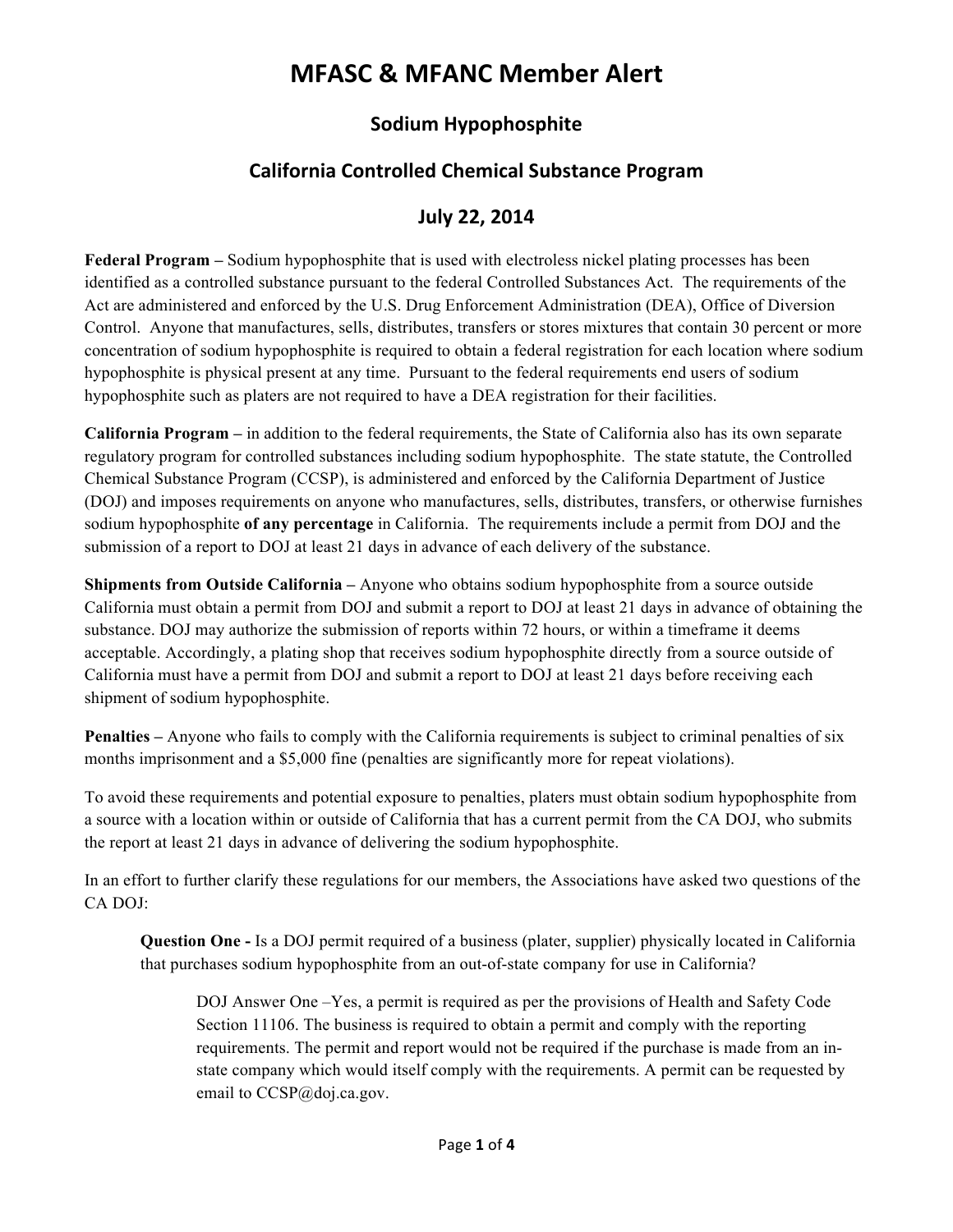**Question Two –** Is there a de minimis exception with regard to either the concentration of sodium hypophosphite [such as the federal mixture concentration of 30%), or the amount of sodium hypophosphite sold, transfered or obtained [such as one liter for a lab]?

DOJ Answer Two – No, there is no de minimis exception. There are exceptions in the federal and state law for certain uses, such as laboratories.

Additional details on the California requirements for sodium hypophosphite are provided as follows. If you have any questions or would like additional information, please contact Norm Plotkin with MFASC and MFANC at exec@mfaca.org , Jeff Hannapel with the National Association for Surface Finishing (NASF) at jhannapel@thepolicygroup.com. The CCSP can also be contacted directly.

**CCSP Contact Information –** permit applications and reporting forms are available from the CCSP:

Note for those calling the CCSP - due to severe staff cuts, staff may only available to answer calls on Tuesdays and Thursdays (and availability on those days might be limited).

Mailing Address:

CONTROLLED CHEMICAL SUBSTANCE PROGRAM (CCSP) DEPARTMENT OF JUSTICE, BUREAU OF INVESTIGATION P.O. Box 161089, Sacramento, California 95816-1089

Physical Address:

CONTROLLED CHEMICAL SUBSTANCE PROGRAM (CCSP) DEPARTMENT OF JUSTICE, BUREAU OF INVESTIGATION 4949 Broadway Suite B-222, Sacramento, California 95820 Phone: (916) 227-4222 Temporary Fax: (916) 227-4039 Email Address: CCSP@doj.ca.gov

Website Address:

http://www.oag.ca.gov/bi/ccsp

#### **Documents**

**The CCSP has provided the attached documents to assist companies in their efforts to comply.**

**In addition, the CCSP has posted the two following forms on-line:**

**BNE 034:** http://caag.state.ca.us/bne/pdfs/BNE034.pdf

**BNE 012**: http://ag.ca.gov/bne/pdfs/BNE012.pdf

#### **Applicable Laws:**

California Health and Safety Code Section 11100-11111:

http://www.leginfo.ca.gov/cgi-bin/displaycode?section=hsc&group=11001-12000&file=11100-11111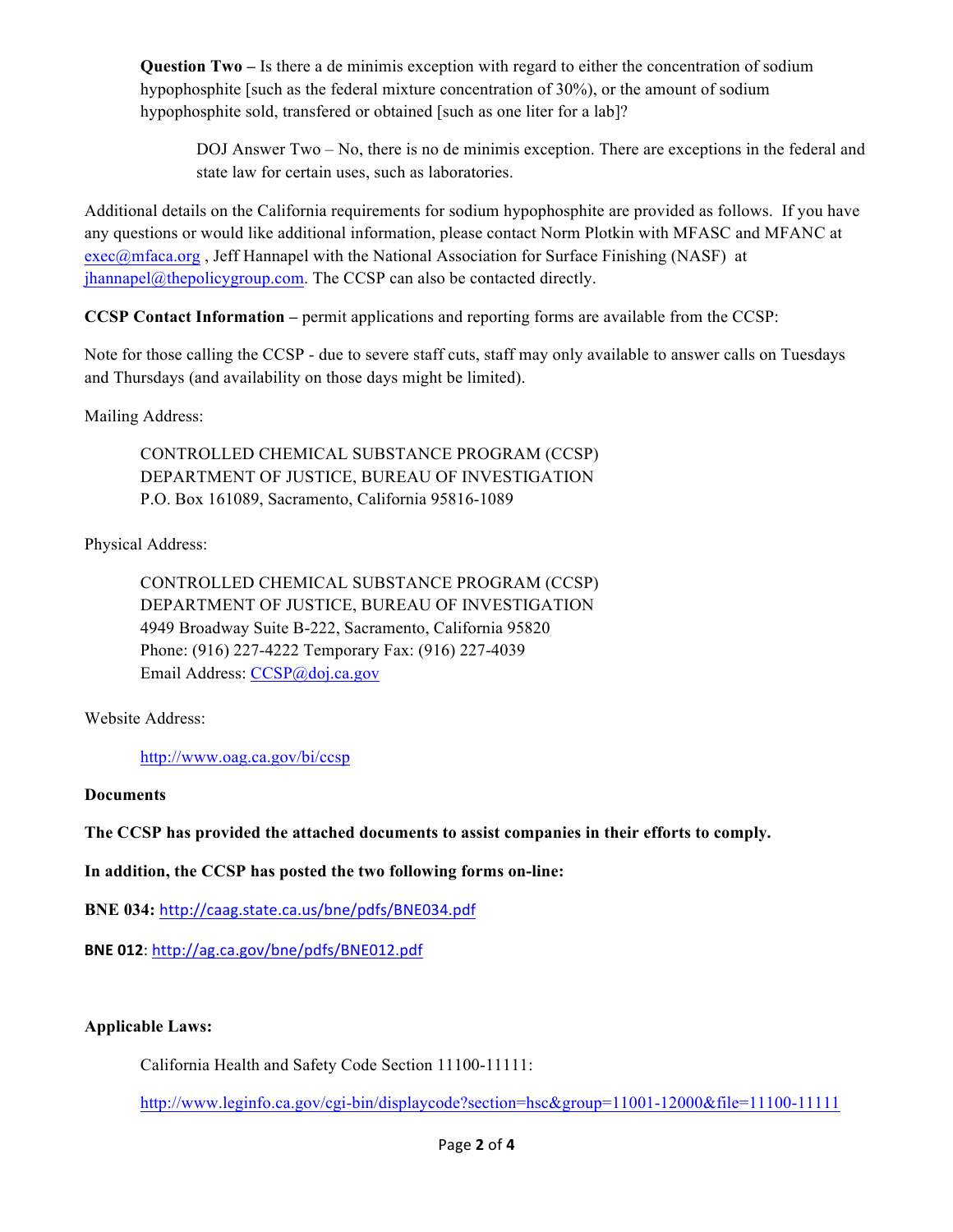**Key state laws** set forth in the California Health and Safety Code include:

#### Section 11100 Excerpts:

"(a) Any manufacturer, wholesaler, retailer, or other person or entity in this state that sells, transfers, or otherwise furnishes any of the following substances to any person or entity in this state or any other state shall submit a report to the Department of Justice of all of those transactions:'

"(36) Red phosphorus, including white phosphorus, hypophosphorous acid and its salts, ammonium hypophosphite, calcium hypophosphite, iron hypophosphite, potassium hypophosphite, manganese hypophosphite, magnesium hypophosphite, sodium hypophosphite, and phosphorous acid and its salts."

 $\mathcal{L}(\mathbf{c})$  (1) (A) Any manufacturer, wholesaler, retailer, or other person or entity in this state, prior to selling, transferring, or otherwise furnishing any substance specified in subdivision (a) to any person or business entity in this state or any other state, shall require (i) a letter of authorization from that person or business entity that includes the currently valid business license number or federal Drug Enforcement Administration (DEA) registration number, the address of the business, and a full description of how the substance is to be used, and (ii) proper identification from the purchaser."

 $\degree$ (c) (2) (B) The department may authorize the submission of the notification on a monthly basis with respect to repeated, regular transactions between an exporter and an importer involving a substance specified in subdivision (a), if the department determines that a pattern of regular supply of the substance exists between the exporter and importer and that the importer has established a record of utilization of the substance for lawful purposes."

 $"(d)$  (1) Any manufacturer, wholesaler, retailer, or other person or entity in this state that sells, transfers, or otherwise furnishes a substance specified in subdivision (a) to a person or business entity in this state or any other state shall, not less than 21 days prior to delivery of the substance, submit a report of the transaction, which includes the identification information specified in subdivision (c), to the Department of Justice. The Department of Justice may authorize the submission of the reports on a monthly basis with respect to repeated, regular transactions between the furnisher and the recipient involving the substance or substances if the Department of Justice determines that a pattern of regular supply of the substance or substances exists between the manufacturer, wholesaler, retailer, or other person or entity that sells, transfers, or otherwise furnishes the substance or substances and the recipient of the substance or substances, and the recipient has established a record of utilization of the substance or substances for lawful purposes."

"(f) (1) Any person specified in subdivision (a) or (d) who does not submit a report as required by that subdivision or who knowingly submits a report with false or fictitious information shall be punished by imprisonment in a county jail not exceeding six months, by a fine not exceeding five thousand dollars (\$5,000), or by both the fine and imprisonment."

"(f) (2) Any person specified in subdivision (a) or (d) who has previously been convicted of a violation of paragraph (1) shall, upon a subsequent conviction thereof, be punished by imprisonment pursuant to subdivision (h) of Section 1170 of the Penal Code, or by imprisonment